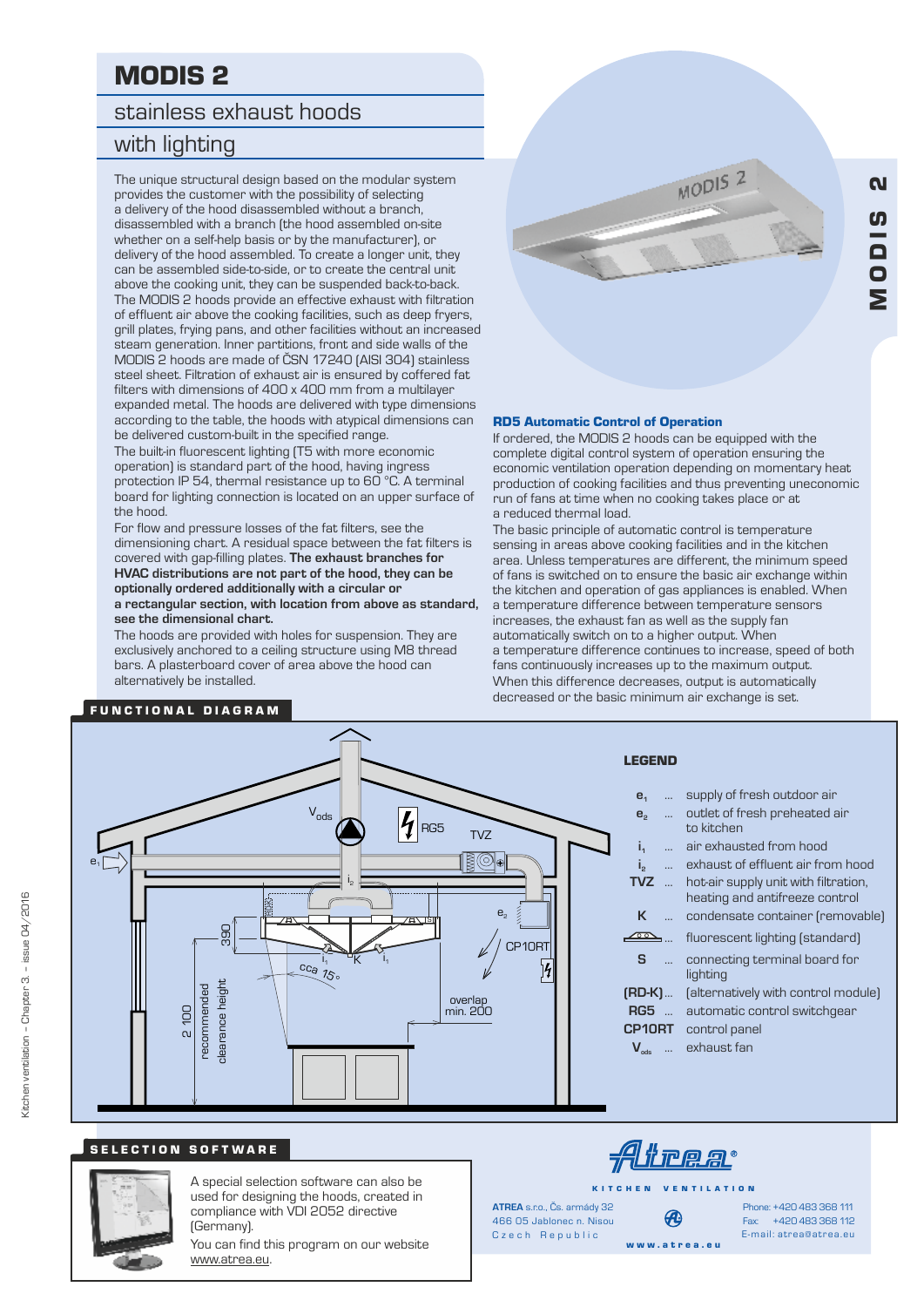# MODIS-N (WALL-MOUNTED)

## M O D I S - N ( W A L L - M O U N T E D )



- Notes:
- as standard, the hoods are delivered without mounted branches
- a branch can be optionally ordered and mounted to the hood, the branch is normally mounted in the centre of the branch area (unless specified otherwise in an order).
- we recommend to equip the L ≥ 2 500 mm hoods with 2 branches located at 1/4 of length from edges to ensure uniform exhaust
- the hood can also be suspended in space the rear side is visual as standard
- suspension points are determined according to the hood length. 4 suspension points (in the hood corners) are prepared for the hoods up to length of 2000 mm, 8 suspension points according to the chart are prepared for the hoods above length of 2000 mm.

### Legend:

- terminal board for connection S of lighting (on the right as standard
- K condensate container (on the left as standard)
- $\otimes$  lighting tube

# BASIC DIMENSIONS AND DIMENSIONING

| 69<br><b>MARIAL COMPARTMENT</b><br>$\mathbf{m}$<br>$\mathbf{m}$<br>100<br>built-in lighting<br>M8 nut<br>(delivered by<br>S<br>others)<br>ဥ္က<br>215<br><b>Bearing</b><br>washer<br>Anchorage exclusively to a ceiling structure,<br>we recommend M8 thread bars<br>(delivered)                                                                                                                                                                                                                                                                                                                                                                                                                                                                                                                                                                                                                                                      |            |                                                             |                |              |                      |                                      |                              |                                  |                      |  |  |  |  |  |  |
|--------------------------------------------------------------------------------------------------------------------------------------------------------------------------------------------------------------------------------------------------------------------------------------------------------------------------------------------------------------------------------------------------------------------------------------------------------------------------------------------------------------------------------------------------------------------------------------------------------------------------------------------------------------------------------------------------------------------------------------------------------------------------------------------------------------------------------------------------------------------------------------------------------------------------------------|------------|-------------------------------------------------------------|----------------|--------------|----------------------|--------------------------------------|------------------------------|----------------------------------|----------------------|--|--|--|--|--|--|
| Notes:                                                                                                                                                                                                                                                                                                                                                                                                                                                                                                                                                                                                                                                                                                                                                                                                                                                                                                                               | Legend:    |                                                             |                |              |                      |                                      |                              |                                  |                      |  |  |  |  |  |  |
| $\bullet$ as standard, the hoods are delivered without mounted branches<br>$\vert$ = terminal board for connection<br>• a branch can be optionally ordered and mounted to the hood, the branch is normally mounted in the<br>of lighting (on the right<br>centre of the branch area (unless specified otherwise in an order).<br>as standard<br>• we recommend to equip the L $\geq$ 2 500 mm hoods with 2 branches located at 1/4 of length from<br>K - condensate container<br>edges to ensure uniform exhaust<br>(on the left as standard)<br>• the hood can also be suspended in space - the rear side is visual as standard<br>$\otimes$ - lighting tube<br>• suspension points are determined according to the hood length. 4 suspension points (in the hood<br>corners) are prepared for the hoods up to length of 2000 mm, 8 suspension points according to<br>the chart are prepared for the hoods above length of 2000 mm. |            |                                                             |                |              |                      |                                      |                              |                                  |                      |  |  |  |  |  |  |
|                                                                                                                                                                                                                                                                                                                                                                                                                                                                                                                                                                                                                                                                                                                                                                                                                                                                                                                                      |            |                                                             |                |              |                      |                                      |                              |                                  |                      |  |  |  |  |  |  |
|                                                                                                                                                                                                                                                                                                                                                                                                                                                                                                                                                                                                                                                                                                                                                                                                                                                                                                                                      |            | <b>BASIC DIMENSIONS AND DIMENSIONING</b><br>hood dimensions |                |              | maximum              | maximum                              | maximum                      |                                  |                      |  |  |  |  |  |  |
| length L                                                                                                                                                                                                                                                                                                                                                                                                                                                                                                                                                                                                                                                                                                                                                                                                                                                                                                                             |            | width <b>B</b>                                              |                |              | number<br>of filters | flow<br>$\left[\frac{m^3}{h}\right]$ | <b>pressure loss</b><br>[Pa] | lighting power<br>input          | number of<br>hangers |  |  |  |  |  |  |
| 1000                                                                                                                                                                                                                                                                                                                                                                                                                                                                                                                                                                                                                                                                                                                                                                                                                                                                                                                                 | 800        | 1000                                                        | 1 200          | 1400         | 2 pcs                | 1280                                 | 75                           | 1 pc - 2x 14 W                   | 4 pcs                |  |  |  |  |  |  |
| 1 100                                                                                                                                                                                                                                                                                                                                                                                                                                                                                                                                                                                                                                                                                                                                                                                                                                                                                                                                | 800        | 1000                                                        | 1 200          | 1400         | 2 pcs                | 1280                                 | 75                           | 1 pc - 2x 14 W                   | 4 pcs                |  |  |  |  |  |  |
| 1 200                                                                                                                                                                                                                                                                                                                                                                                                                                                                                                                                                                                                                                                                                                                                                                                                                                                                                                                                | 800        | 1000                                                        | 1 200          | 1400         | 2 pcs                | 1280                                 | 75                           | 1 pc - 2x 14 W                   | 4 pcs                |  |  |  |  |  |  |
| 1 300                                                                                                                                                                                                                                                                                                                                                                                                                                                                                                                                                                                                                                                                                                                                                                                                                                                                                                                                | 800        | 1000                                                        | 1 200          | 1400         | 2 pcs                | 1280                                 | 75                           | 1 pc - 2x 14 W                   | 4 pcs                |  |  |  |  |  |  |
| 1400                                                                                                                                                                                                                                                                                                                                                                                                                                                                                                                                                                                                                                                                                                                                                                                                                                                                                                                                 | 800        | 1000                                                        | 1 200          | 1400         | 3 pcs                | 1920                                 | 75                           | 1 pc - 2x 14 W                   | 4 pcs                |  |  |  |  |  |  |
| 1500                                                                                                                                                                                                                                                                                                                                                                                                                                                                                                                                                                                                                                                                                                                                                                                                                                                                                                                                 | 800        | 1000                                                        | 1 200          | 1400         | 3 pcs                | 1920                                 | 75                           | 1 pc - 2x 28 W                   | 4 pcs                |  |  |  |  |  |  |
| 1600                                                                                                                                                                                                                                                                                                                                                                                                                                                                                                                                                                                                                                                                                                                                                                                                                                                                                                                                 | 800        | 1000                                                        | 1 200          | 1400         | 3 pcs                | 1920                                 | 75                           | 1 pc - 2x 28 W                   | 4 pcs                |  |  |  |  |  |  |
| 1700                                                                                                                                                                                                                                                                                                                                                                                                                                                                                                                                                                                                                                                                                                                                                                                                                                                                                                                                 | 800        | 1000                                                        | 1 200          | 1400         | 3 pcs                | 1920                                 | 75                           | 1 pc - 2x 28 W                   | 4 pcs                |  |  |  |  |  |  |
| 1800                                                                                                                                                                                                                                                                                                                                                                                                                                                                                                                                                                                                                                                                                                                                                                                                                                                                                                                                 | 800        | 1000                                                        | 1 200          | 1400         | 4 pcs                | 2 5 6 0                              | 75                           | 1 pc - 2x 28 W                   | 4 pcs                |  |  |  |  |  |  |
| 1900                                                                                                                                                                                                                                                                                                                                                                                                                                                                                                                                                                                                                                                                                                                                                                                                                                                                                                                                 | 800        | 1000                                                        | 1 200          | 1400         | 4 pcs                | 2 5 6 0                              | 75                           | 1 pc - 2x 28 W                   | 4 pcs                |  |  |  |  |  |  |
| 2000                                                                                                                                                                                                                                                                                                                                                                                                                                                                                                                                                                                                                                                                                                                                                                                                                                                                                                                                 | 800        | 1000                                                        | 1 200          | 1 400        | 4 pcs                | 2 560                                | 75                           | 1 pc – 2x 28 W                   | 4 pcs                |  |  |  |  |  |  |
| 2 100                                                                                                                                                                                                                                                                                                                                                                                                                                                                                                                                                                                                                                                                                                                                                                                                                                                                                                                                | 800        | 1000                                                        | 1 200          | 1400         | 4 pcs                | 2 5 6 0                              | 75                           | 1 pc - 2x 49 W                   | 8 pcs                |  |  |  |  |  |  |
| 2 200                                                                                                                                                                                                                                                                                                                                                                                                                                                                                                                                                                                                                                                                                                                                                                                                                                                                                                                                | 800        | 1000                                                        | 1 200          | 1400         | 5 pcs                | 3 200                                | 75                           | 1 pc - 2x 49 W                   | 8 pcs                |  |  |  |  |  |  |
| 2 3 0 0                                                                                                                                                                                                                                                                                                                                                                                                                                                                                                                                                                                                                                                                                                                                                                                                                                                                                                                              | 800        | 1000                                                        | 1 200          | 1400         | 5 pcs                | 3 200                                | 75                           | 1 pc - 2x 49 W                   | 8 pcs                |  |  |  |  |  |  |
| 2 4 0 0                                                                                                                                                                                                                                                                                                                                                                                                                                                                                                                                                                                                                                                                                                                                                                                                                                                                                                                              | 800        | 1000                                                        | 1 200          | 1400         | 5 pcs                | 3 200                                | 75                           | 1 pc - 2x 49 W                   | 8 pcs                |  |  |  |  |  |  |
| 2 500                                                                                                                                                                                                                                                                                                                                                                                                                                                                                                                                                                                                                                                                                                                                                                                                                                                                                                                                | 800        | 1000                                                        | 1 200          | 1400         | 5 pcs                | 3 200                                | 75                           | 1 pc - 2x 49 W                   | 8 pcs                |  |  |  |  |  |  |
| 2600                                                                                                                                                                                                                                                                                                                                                                                                                                                                                                                                                                                                                                                                                                                                                                                                                                                                                                                                 | 800        | 1000                                                        | 1 200          | 1400         | 6 pcs                | 3840                                 | 75                           | 1 pc - 2x 49 W                   | 8 pcs                |  |  |  |  |  |  |
| 2700<br>2800                                                                                                                                                                                                                                                                                                                                                                                                                                                                                                                                                                                                                                                                                                                                                                                                                                                                                                                         | 800<br>800 | 1000<br>1000                                                | 1 200<br>1 200 | 1400<br>1400 | 6 pcs<br>6 pcs       | 3840<br>3840                         | 75<br>75                     | 1 pc - 2x 49 W<br>1 pc - 2x 49 W | 8 pcs<br>8 pcs       |  |  |  |  |  |  |

# A TYPICAL DIMENSIONS AND RESIGN A LOCAL CONSUMER A LOCAL CONSUMING A LOCAL CONSUMING A LOCAL CONSUMER AND RESIGN

The hood can be delivered with atypical dimensions in the range from:

– length  $L = 1000$  to 2 800 mm (always by 50 mm).

– width B = 800 to 1 400 mm (always by 50 mm).

 $G_{\text{hood}} \cong L \times B \times (25 \text{ to } 35 \text{ kg} / \text{m}^2 \text{ of ground plan})$  $G_{\text{hood}}$   $\cong$   $L \times B \times I \times C$ <br> $G_{\text{fibec}}$   $\cong$  1,6 kg / pc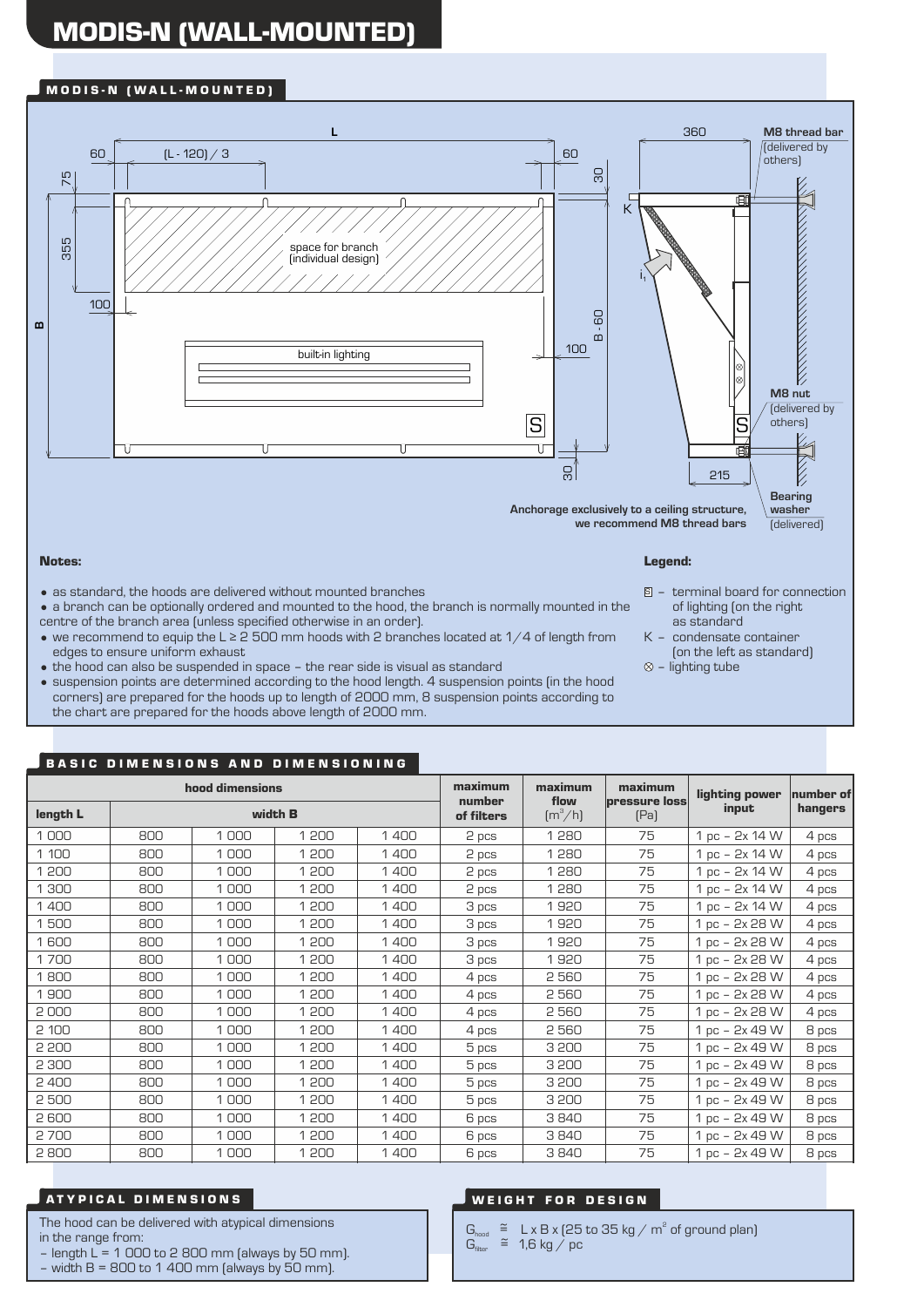# ORDERING NUMBERS

| MODIS <sub>2</sub> |                 |       |                      |                                   |                                   |                              |                                                                                           |  |
|--------------------|-----------------|-------|----------------------|-----------------------------------|-----------------------------------|------------------------------|-------------------------------------------------------------------------------------------|--|
| ordering<br>number | hood dimensions |       | number of<br>filters | recommended exhaust               |                                   | recommended<br><b>branch</b> | recommendation                                                                            |  |
|                    | width           | depth | [PCS]                | min. $\left[\frac{m^3}{h}\right]$ | max. $\left[\frac{m^3}{h}\right]$ | (DN)                         |                                                                                           |  |
|                    | 1000            | 1000  | 2                    | 800                               | 1280                              | 250                          | For ventilation, e.g. of boiling<br>plate cooker.                                         |  |
|                    | 1500            | 1000  | З                    | 1 200                             | 1920                              | 315                          | For ventilation, e.g. of boiling<br>plate cooker and deep fryer.                          |  |
|                    | 2000            | 1000  | $\overline{4}$       | 1800                              | 2560                              | 355                          | For ventilation, e.g. of boiling<br>plate cooker, deep fryer and grill.                   |  |
|                    | 2500            | 1000  | 5                    | 2 300                             | 3 200                             | 2x 280                       | For ventilation, e.g. of boiling<br>plate cooker, deep fryer, grill and<br>salamander.    |  |
|                    | 2800            | 1000  | 6                    | 3000                              | 3840                              | 2x 315                       | For ventilation, e.g. of 2x boiling<br>plate cooker, deep fryer, grill and<br>salamander. |  |
|                    | 1000            | 1 200 | 2                    | 800                               | 1280                              | 250                          | For ventilation, e.g. of boiling<br>plate cooker.                                         |  |
|                    | 1500            | 1 200 | З                    | 1 200                             | 1920                              | 315                          | For ventilation, e.g. of boiling<br>plate cooker and deep fryer.                          |  |
|                    | 2000            | 1 200 | $\overline{4}$       | 1800                              | 2560                              | 355                          | For ventilation, e.g. of boiling<br>plate cooker, deep fryer and grill.                   |  |
|                    | 2500            | 1 200 | 5                    | 2 300                             | 3 200                             | 2x 280                       | For ventilation, e.g. of boiling<br>plate cooker, deep fryer, grill and<br>salamander.    |  |
|                    | 2800            | 1 200 | 6                    | 3000                              | 3840                              | 2x 315                       | For ventilation, e.g. of 2x boiling<br>plate cooker, deep fryer, grill and<br>salamander. |  |
|                    | 1000            | 1400  | 2                    | 800                               | 1280                              | 250                          | For ventilation, e.g. of boiling<br>plate cooker.                                         |  |
|                    | 1500            | 1400  | З                    | 1 200                             | 1920                              | 315                          | For ventilation, e.g. of boiling<br>plate cooker and deep fryer.                          |  |
|                    | 2000            | 1400  | $\overline{4}$       | 1800                              | 2560                              | 355                          | For ventilation, e.g. of boiling<br>plate cooker, deep fryer and grill.                   |  |
|                    | 2 500           | 1400  | 5                    | 2 300                             | 3 200                             | 2x 280                       | For ventilation, e.g. of boiling<br>plate cooker, deep fryer, grill and<br>salamander.    |  |
|                    | 2800            | 1400  | 6                    | 3000                              | 3840                              | 2x 315                       | For ventilation, e.g. of 2x boiling<br>plate cooker, deep fryer, grill and<br>salamander. |  |

### Notes:

1) The MODIS 2 hoods are intended for ventilation of harmful pollutants with a high content of aerosols being produced, e.g. in deep fryers, grills, salamanders, etc.

2) The orientation example of a wall-mounted hood design (1,000 x 1,000 deep fryer – 200 mm overlap required =  $1,500 \times 1,200$  hoods.

3) A branch and its preparation are not part of the hood. The branch must be realised together with HVAC pipeline (mounting of the branch can be purchased additionally).